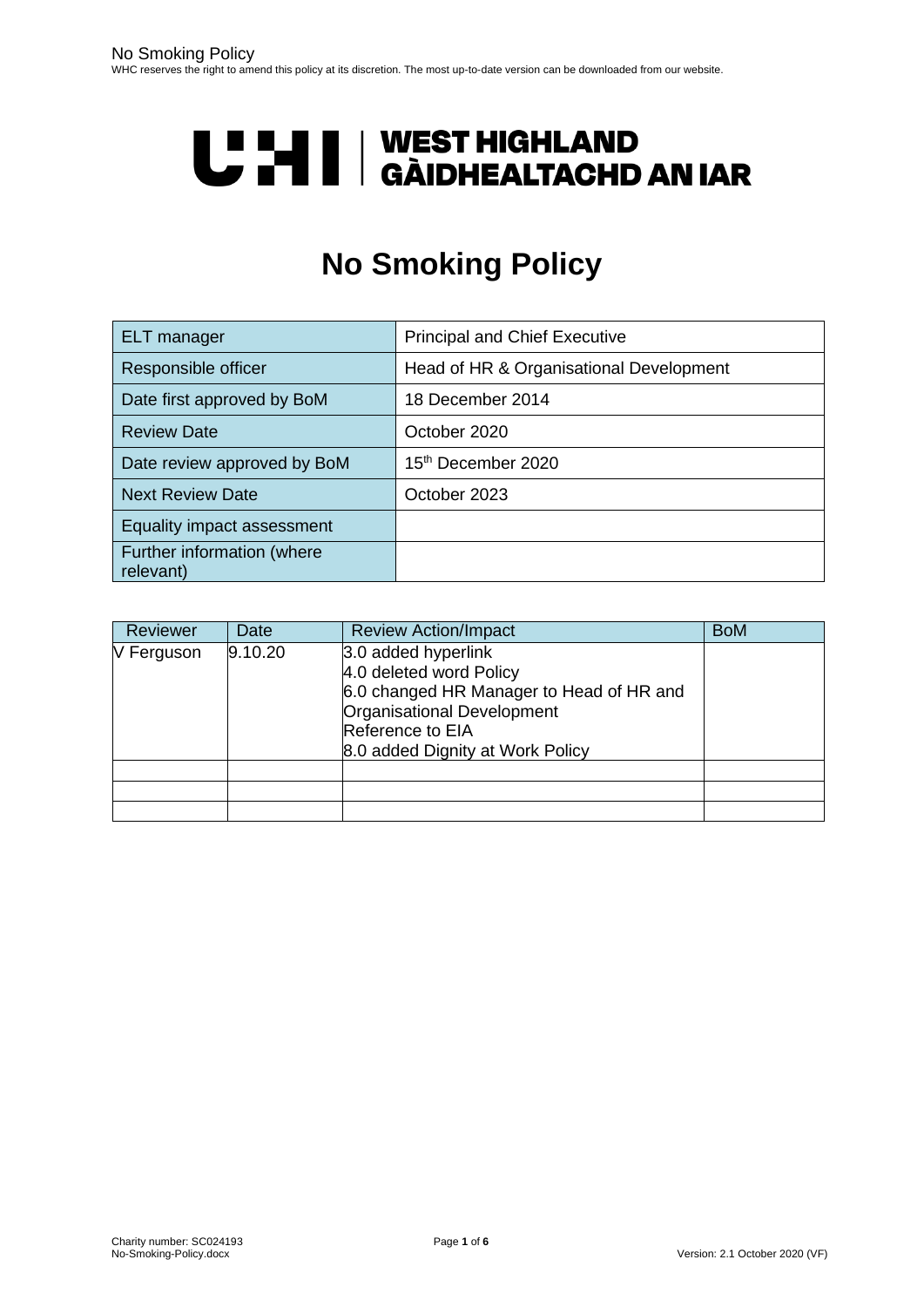# **Contents**

| 2.0 |  |  |
|-----|--|--|
| 3.0 |  |  |
|     |  |  |
|     |  |  |
| 6.0 |  |  |
| 7.0 |  |  |
|     |  |  |
|     |  |  |
|     |  |  |
|     |  |  |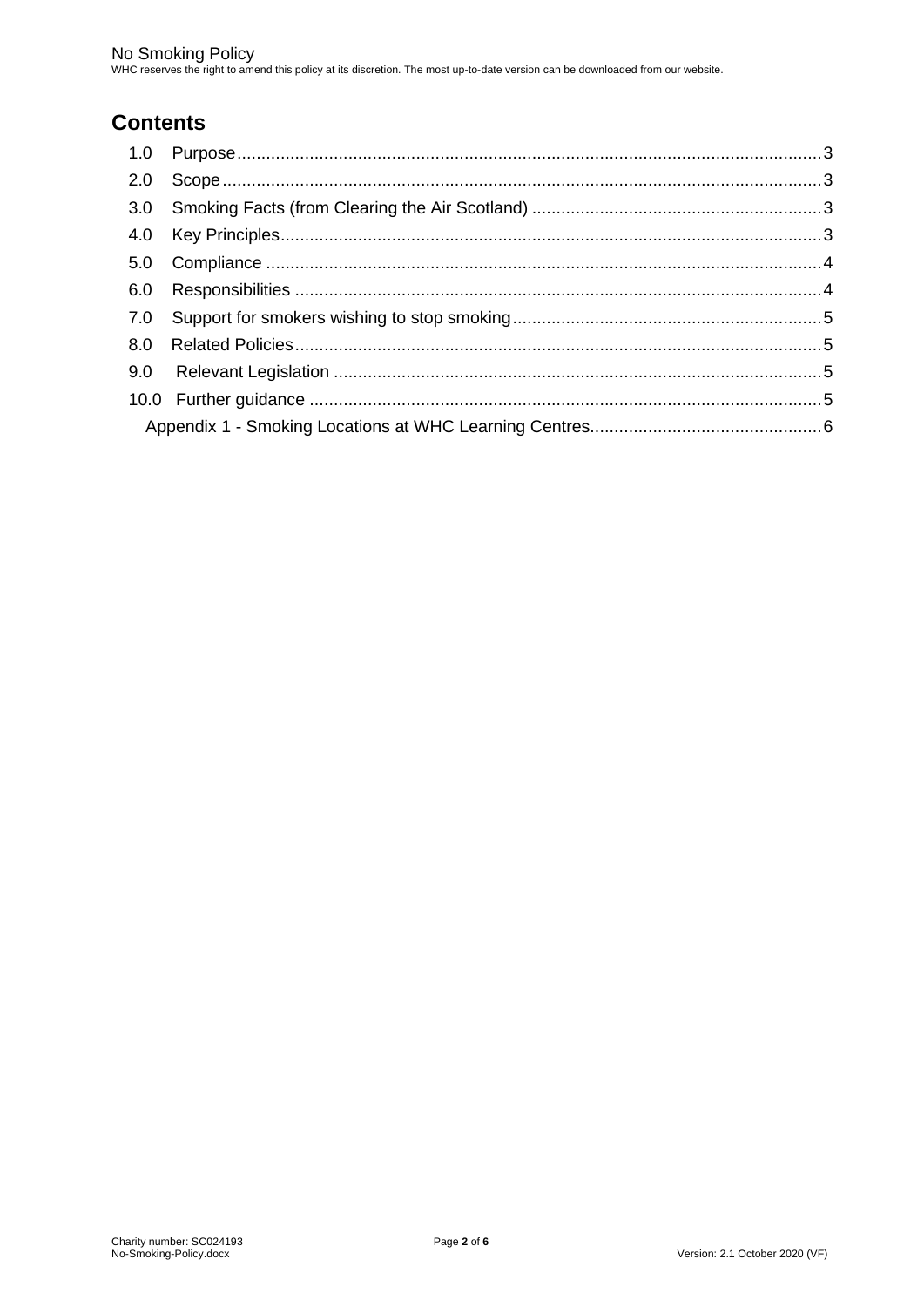### <span id="page-2-0"></span>**1.0 Purpose**

West Highland College UHI is committed to promoting healthy working lives and recognises its responsibilities and duty of care under the Health and Safety at Work etc. Act 1974 and accompanying legislation, to protect the significant risk to health of non-smoking employees, students, visitors, contractors or others who visit College premises from the effects of passive smoking.

The purpose of this policy is to ensure that the College complies with current smoking legislation and prohibits smoking in certain areas within and around College premises. It also aims to provide guidance and information to assist staff and students with giving up smoking.

#### <span id="page-2-1"></span>**2.0 Scope**

This policy will apply to all College staff, students, visitors, contractors or others who may be undertaking activities on behalf of the College. This policy applies to all College premises and grounds. This policy applies to all College vehicles whether they are owned or leased, and private vehicles being used on College business.

Electronic cigarettes (vaporisers) - The use of electronic cigarettes is to be regarded in the same way as tobacco i.e. they are prohibited in College buildings, at entrances to buildings, near to windows, on all common paths and in vehicles used during College business.

Passive Smoking - Passive smoking is breathing in someone else's tobacco smoke (passive smoking or second hand smoking), whether it is smoke from burning tobacco, or smoke which is exhaled by smokers.

## <span id="page-2-2"></span>**3.0 Smoking Facts (from Clearing the Air Scotland)**

[http://www.clearingtheairscotland.com](http://www.clearingtheairscotland.com/)

#### <span id="page-2-3"></span>**4.0 Key Principles**

- 4.1 Smoking is prohibited in all College buildings, at the entrances to buildings, near windows, on all common pathways and in vehicles used during College business. For the avoidance of doubt this also applies to personal vehicles when used on College business.
- 4.2 Signs are displayed throughout buildings, at entrances to buildings and in College vehicles making it clear that smoking is prohibited in these areas. In particular smoking is strictly prohibited near hazardous areas such as near biomass boilers or where hazardous substances are stored.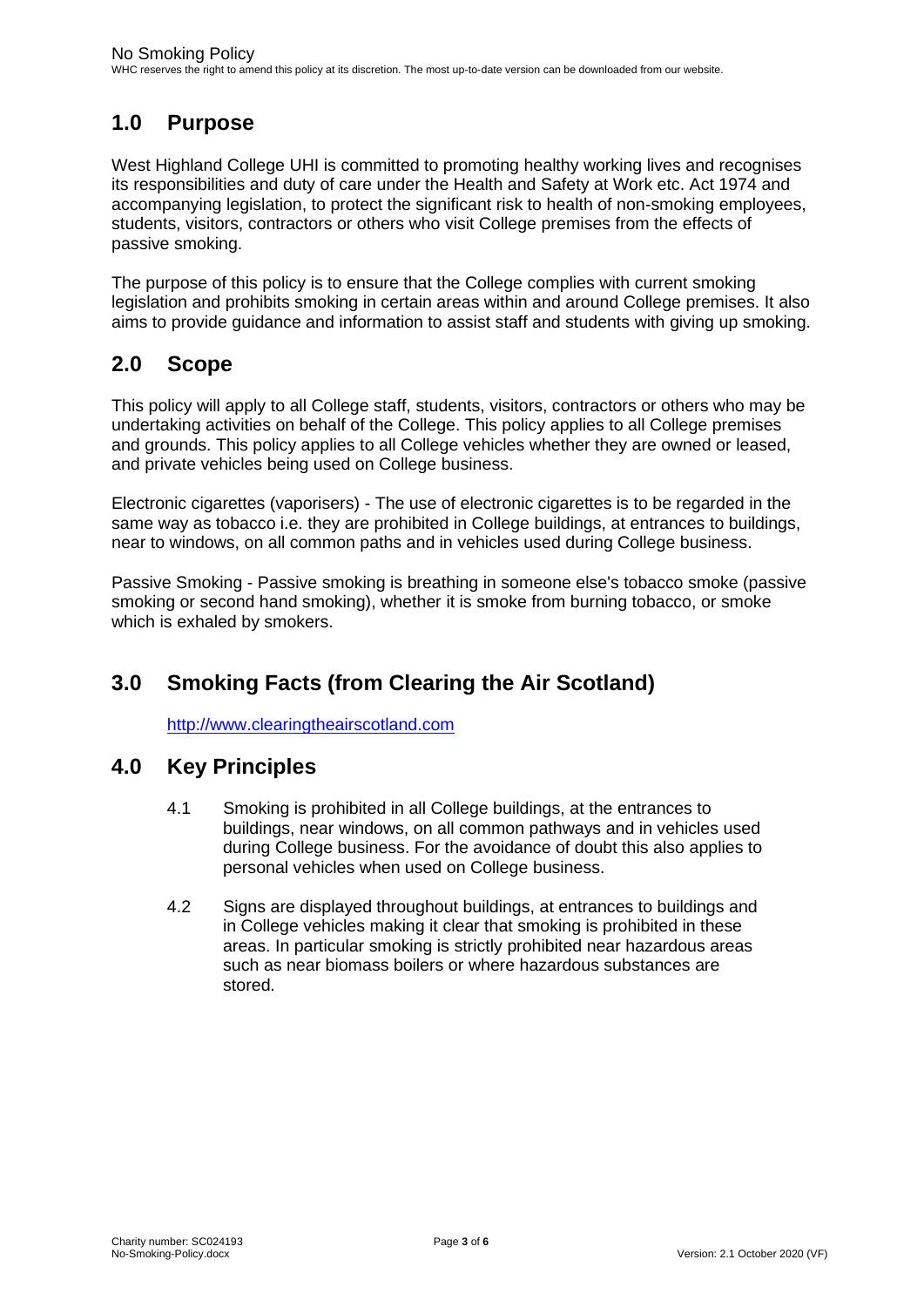- 4.3 Smoking is only permitted in designated smoking areas where they are available. If any person requires assistance to access a smoking area then a reasonable adjustment will be discussed in consultation with the individual.
- 4.4 Staff who wish to smoke during the working day may do so during normal work breaks, in accordance with local arrangements.
- 4.5 No discarded cigarette ends/smoking-related litter should be left in the designated smoking areas except in bins provided/ for this purpose/where they exist.

#### <span id="page-3-0"></span>**5.0 Compliance**

It is expected that all staff and students will comply with this policy. Any infringement of these rules may result in disciplinary action being taken against them.

In the event of a breach of the policy by a visitor they should be asked to extinguish all smoking materials and be informed of the availability of external smoking areas, in accordance with local arrangements. If they continue to smoke, the matter should be referred to the appropriate manager/lecturer. Visitors will be asked to stop smoking and if they refuse to comply with this policy will be asked to leave the college premises.

#### <span id="page-3-1"></span>**6.0 Responsibilities**

The organisational structure for the implementation and management of the College's statutory health and safety duties is described in detail in the Health and Safety Policy.

General duties to protecting the health of non-smokers remain the same, but additional or specific duties relating to this policy are detailed below

It is the responsibility of the Head of HR and Organisational Development to:

- Review and update this policy.
- Advise and support managers on disciplinary proceedings if required.
- Ensure an EIA is carried out on this policy.

It is the responsibility of the Estates & Facilities Manager to:

- Ensure that the College complies with the smoke-free (signs) Regulations;
- Designate external areas as smoke free or smoking shelters
- Provide advice and guidance on the policy and any health and safety issues that might arise.

It is the responsibility of All Managers/Curriculum Staff to:

- Bring this policy to the attention of staff and students at induction.
- Ensure that staff/students adhere to the policy by bringing to their attention when they are in breach of it.
- Instigate disciplinary action if appropriate when they are in breach of this policy.
- Support staff/students who wish to give up smoking.
- Bring this policy to the attention of any visitors or contractors they engage with.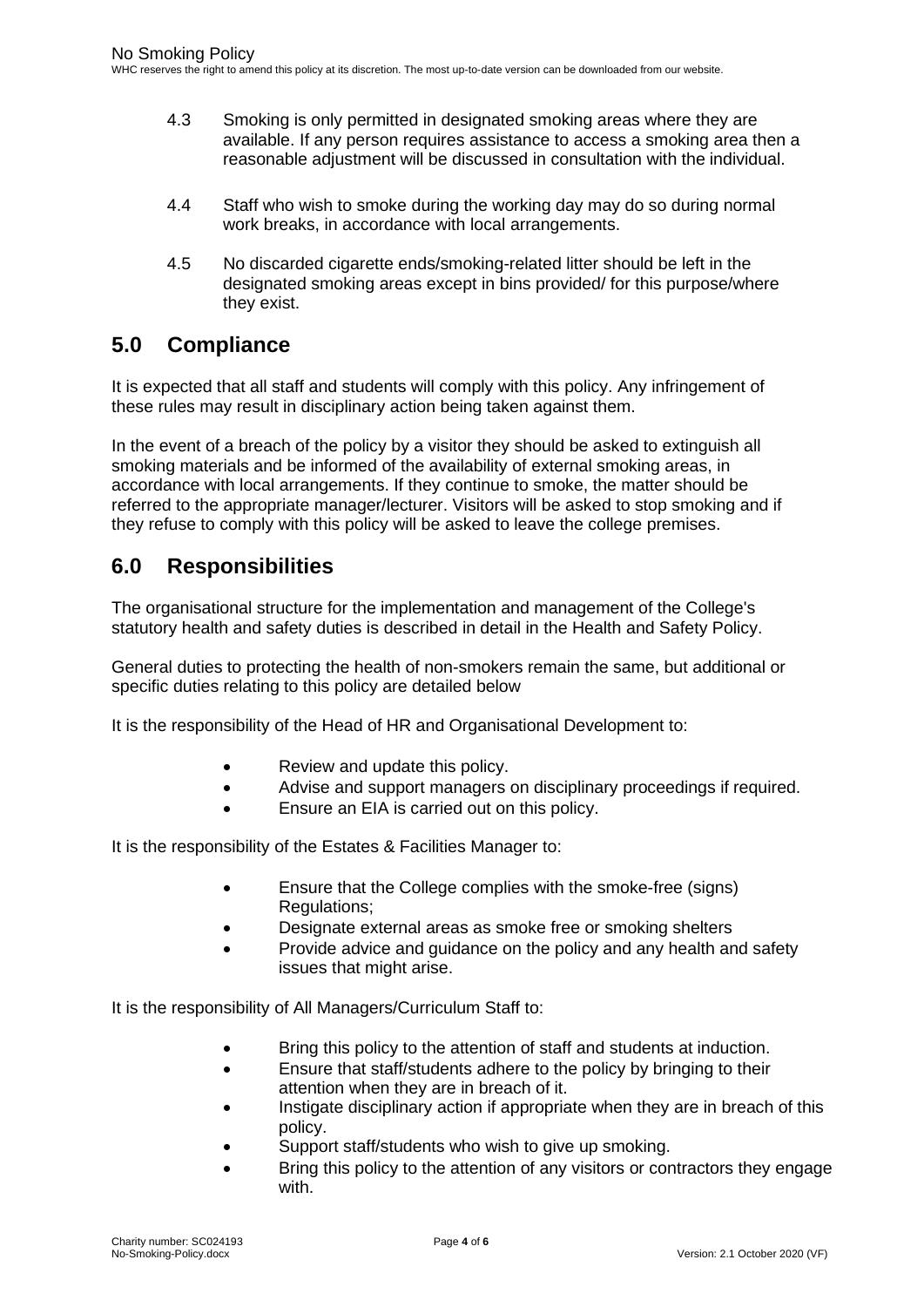It is the responsibility of All College Staff/Students to:

- Comply with this policy.
- Bring this policy to the attention of visitors to the College and contractors carrying out College undertakings.
- Speak to visitors, contractors or students who are in breach of this policy and encourage them to smoke away from entrances and common footpaths.

#### <span id="page-4-0"></span>**7.0 Support for smokers wishing to stop smoking**

The College is committed to staff and student health and wellbeing and will proactively promote to staff and students healthy living initiatives.

In particular the College promotes and supports 'No Smoking Day' in Scotland and Smoke Free Highland (smokefreehighland.co.uk):

The College is open to promoting any campaign which supports smokers wishing to stop smoking in addition to the ones mentioned above

No smoking materials of any description will be sold on College premises.

Information to support smokers wishing to stop can be found at <http://www.nhs.uk/smokefree> or at<https://www.nhsinform.scot/>

#### <span id="page-4-1"></span>**8.0 Related Policies**

- Health and Safety Policy
- Student Disciplinary Policy
- Staff Disciplinary Policy and Procedure
- Equality and Diversity Policy
- Dignity at Work Policy

#### <span id="page-4-2"></span>**9.0 Relevant Legislation**

- Health and Safety at Work etc. Act 1974
- Smoking Health and Social Care (Scotland) Act 2005
- The Prohibition of Smoking in Certain Premises (Scotland) Regulations 2006

#### <span id="page-4-3"></span>**10.0 Further guidance**

Further advice and guidance on any aspect of this policy can be obtained from the HR Department.